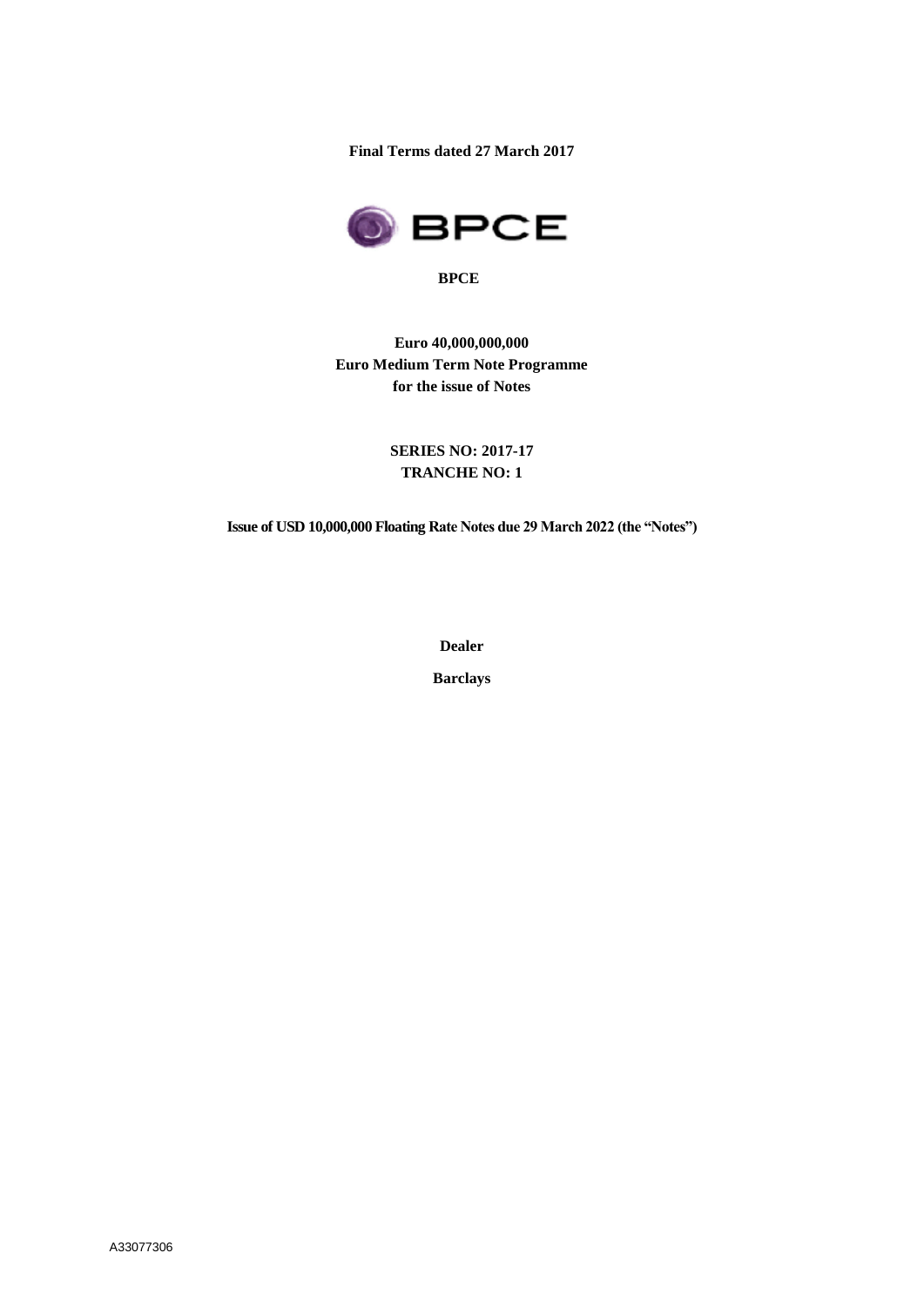#### **PART A – CONTRACTUAL TERMS**

Terms used herein shall be deemed to be defined as such for the purposes of the Conditions (the "**Conditions**") set forth in the base prospectus dated 21 December 2016 which received visa n°16-595 from the *Autorité des marchés financiers* (the "**AMF**") on 21 December 2016 (the "**Base Prospectus**"), as supplemented by the Supplements dated 16 February 2017 and 2 March 2017 which received from the AMF visa n°17-060 and n°17- 082 on 16 February 2017 and 2 March 2017 (the "**Base Prospectus Supplements**"), which, together, constitute a base prospectus for the purposes of the Prospectus Directive.

This document constitutes the Final Terms of the Notes described herein for the purposes of Article 5.4 of the Prospectus Directive and must be read in conjunction with such Base Prospectus as so supplemented. Full information on the Issuer and the offer of the Notes is only available on the basis of the combination of these Final Terms and the Base Prospectus as so supplemented. The Base Prospectus and the Supplement(s) are available for viewing at the office of the Fiscal Agent or each of the Paying Agents and on the website of the AMF (www.amf-france.org) and copies may be obtained from BPCE, 50 avenue Pierre Mendès-France, 75013 Paris, France.

|                                        | 1. Issuer:                                 | <b>BPCE</b>                                                                                                                                                  |
|----------------------------------------|--------------------------------------------|--------------------------------------------------------------------------------------------------------------------------------------------------------------|
| 2.                                     | Series Number:<br>(i)                      | 2017-17                                                                                                                                                      |
|                                        | Tranche Number:<br>(ii)                    | 1                                                                                                                                                            |
| 3.                                     | Specified Currency or Currencies:          | United States Dollars (« USD »)                                                                                                                              |
| <b>Aggregate Nominal Amount:</b><br>4. |                                            |                                                                                                                                                              |
|                                        | Series:<br>(i)                             | USD 10,000,000                                                                                                                                               |
|                                        | Tranche:<br>(ii)                           | USD 10,000,000                                                                                                                                               |
| 5.                                     | <b>Issue Price:</b>                        | 100 per cent. of the Aggregate Nominal Amount                                                                                                                |
| 6.                                     | Specified Denomination(s):                 | USD 1,000,000                                                                                                                                                |
| 7.                                     | <b>Issue Date:</b><br>(i)                  | 29 March 2017                                                                                                                                                |
|                                        | <b>Interest Commencement Date:</b><br>(ii) | <b>Issue Date</b>                                                                                                                                            |
| 8.                                     | <b>Interest Basis:</b>                     | Three (3) months USD LIBOR $+ 0.85$ per cent. Floating<br>Rate<br>(further particulars specified below)                                                      |
| 9.                                     | <b>Maturity Date:</b>                      | Specified Interest Payment Date falling in or nearest to 29<br>March 2022                                                                                    |
|                                        | 10. Redemption Basis:                      | Subject to any purchase and cancellation or early<br>redemption, the Notes will be redeemed on the Maturity<br>Date at 100 per cent. of their nominal amount |
|                                        | 11. Change of Interest Basis:              | Not Applicable                                                                                                                                               |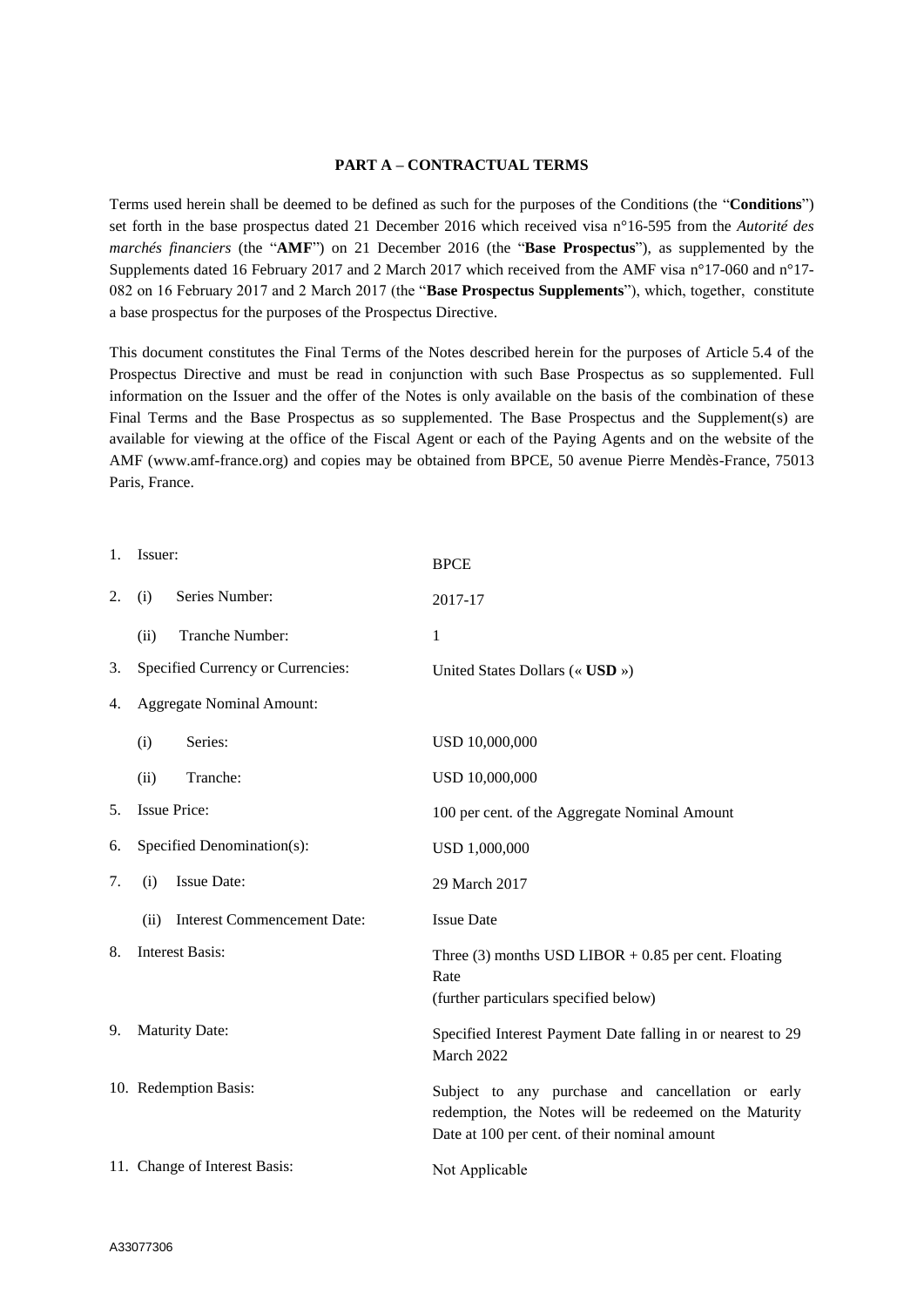| 12. Put/Call Options: |                                 | Not Applicable                                                                                                                                                                                          |  |
|-----------------------|---------------------------------|---------------------------------------------------------------------------------------------------------------------------------------------------------------------------------------------------------|--|
| 13. (i)               | Status of the Notes:            | <b>Senior Preferred Notes</b>                                                                                                                                                                           |  |
| (ii)                  | for issuance of Notes obtained: | Dates of the corporate authorisations Decision of the <i>Directoire</i> of the Issuer dated 25 April<br>2016 and decision of Mr. Jean-Philippe Berthaut, Head of<br>Group Funding, dated 20 March 2017. |  |

# **PROVISIONS RELATING TO INTEREST (IF ANY) PAYABLE**

|  | 14. Fixed Rate Note Provisions<br>15. Floating Rate Note Provisions |                                                                                                                                     | Not Applicable                                                                                                                                                                                                                                                                                                                   |
|--|---------------------------------------------------------------------|-------------------------------------------------------------------------------------------------------------------------------------|----------------------------------------------------------------------------------------------------------------------------------------------------------------------------------------------------------------------------------------------------------------------------------------------------------------------------------|
|  |                                                                     |                                                                                                                                     | Applicable                                                                                                                                                                                                                                                                                                                       |
|  | (i)                                                                 | Interest Period(s):                                                                                                                 | The period beginning on (and including) the Interest<br>Commencement Date and ending on (but excluding) the<br>First Interest Payment Date and each successive period<br>beginning on (and including) a Specified Interest Payment<br>Date and ending on (but excluding) the next succeeding<br>Specified Interest Payment Date. |
|  | (ii)                                                                | Specified Interest Payment Dates:                                                                                                   | 29 March, 29 June, 29 September and 29 December in<br>each year, subject to adjustment in accordance with the<br>Business Day Convention set out in (iv) below                                                                                                                                                                   |
|  |                                                                     | (iii) First Interest Payment Date:                                                                                                  | 29 June 2017 subject to adjustment in accordance with the<br>Business Day Convention set out in (iv) below                                                                                                                                                                                                                       |
|  | (iv)                                                                | <b>Business Day Convention:</b>                                                                                                     | Modified Following Business Day Convention                                                                                                                                                                                                                                                                                       |
|  | (v)                                                                 | <b>Interest Period Date:</b>                                                                                                        | Not Applicable                                                                                                                                                                                                                                                                                                                   |
|  | (vi)                                                                | Business Centre(s):                                                                                                                 | London and New York                                                                                                                                                                                                                                                                                                              |
|  |                                                                     | (vii) Manner in which the Rate(s) of<br>Interest is/are to be determined:                                                           | Screen Rate Determination                                                                                                                                                                                                                                                                                                        |
|  |                                                                     | (viii) Party responsible for calculating the<br>Rate(s) of Interest and/or Interest<br>Amount(s) (if not the Calculation<br>Agent): | Not Applicable                                                                                                                                                                                                                                                                                                                   |
|  | (ix)                                                                | Screen Rate Determination:                                                                                                          | Applicable                                                                                                                                                                                                                                                                                                                       |
|  |                                                                     | - Reference Rate:                                                                                                                   | Three (3) months USD LIBOR                                                                                                                                                                                                                                                                                                       |
|  |                                                                     | - Interest Determination Date:                                                                                                      | Two (2) London Business Days prior to the first day of<br>each relevant Interest Period                                                                                                                                                                                                                                          |
|  |                                                                     | - Relevant Screen Page:                                                                                                             | Reuters PageLIBOR01                                                                                                                                                                                                                                                                                                              |
|  |                                                                     | Relevant Screen Page Time:                                                                                                          | $11:00$ a.m. (London time)                                                                                                                                                                                                                                                                                                       |
|  | (x)                                                                 | FBF Determination                                                                                                                   | Not Applicable                                                                                                                                                                                                                                                                                                                   |
|  | $(x_i)$                                                             | ISDA Determination:                                                                                                                 | Not Applicable                                                                                                                                                                                                                                                                                                                   |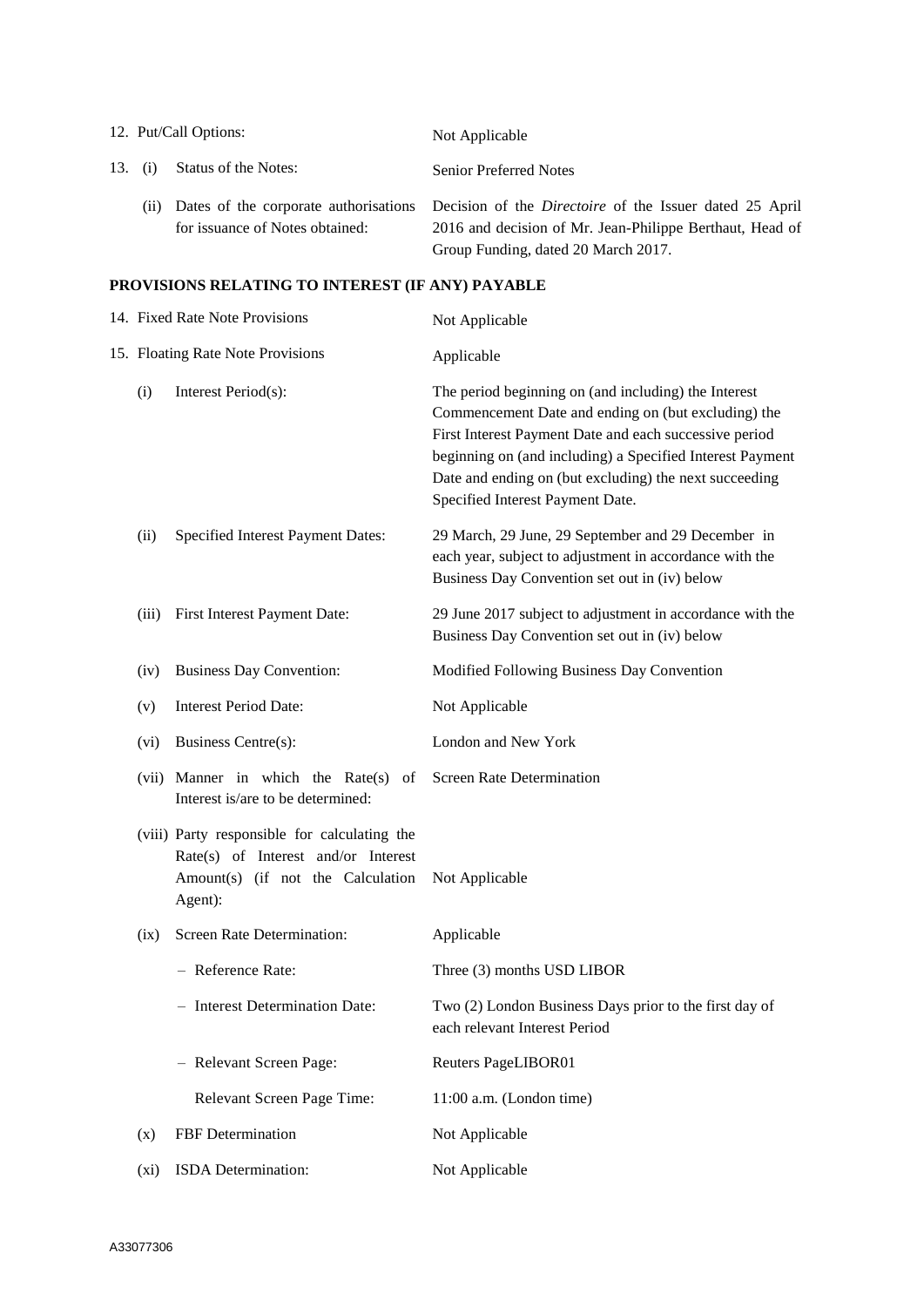| $(xii)$ Margin $(s)$ :                        | $+0.85$ per cent. per annum |
|-----------------------------------------------|-----------------------------|
| (xiii) Minimum Rate of Interest:              | Not Applicable              |
| (xiv) Maximum Rate of Interest:               | Not Applicable              |
| Day Count Fraction:<br>(xy)                   | Actual/360, Adjusted        |
| 16. Zero Coupon Note Provisions               | Not Applicable              |
| 17. Inflation Linked Interest Note Provisions | Not Applicable              |

# **PROVISIONS RELATING TO REDEMPTION**

|                                                                                                  | 18. Call Option                                                                                                                                                                                                                                              | Not Applicable                                                                      |
|--------------------------------------------------------------------------------------------------|--------------------------------------------------------------------------------------------------------------------------------------------------------------------------------------------------------------------------------------------------------------|-------------------------------------------------------------------------------------|
| 19. Put Option                                                                                   |                                                                                                                                                                                                                                                              | Not Applicable                                                                      |
| 20. MREL/TLAC Disqualification Event Call<br>Option:<br>21. Final Redemption Amount of each Note |                                                                                                                                                                                                                                                              | Not Applicable<br>USD 1,000,000 per Note of USD 1,000,000 Specified<br>Denomination |
|                                                                                                  | 22. Inflation Linked Notes - Provisions relating<br>to the Final Redemption Amount:                                                                                                                                                                          | Not Applicable                                                                      |
| 23. Early Redemption Amount                                                                      |                                                                                                                                                                                                                                                              |                                                                                     |
| (i)                                                                                              | Early Redemption Amount(s) of each<br>Senior Preferred Note payable on<br>redemption upon the occurrence of a<br>Withholding Tax Event (Condition<br>6(i)(i)), a Gross-Up Event (Condition<br>6(i)(ii)) or for illegality (Condition<br>$6(1)$ :             | USD 1,000,000 per Note of USD 1,000,000 Specified<br>Denomination                   |
| (ii)                                                                                             | Early Redemption Amount(s) of each<br>Senior Non-Preferred Note payable on<br>redemption upon the occurrence of an<br>MREL/TLAC Disqualification Event<br>(Condition 6(g)) or a Withholding Tax<br>Event (Condition $6(i)(i)$ ):                             | Not Applicable                                                                      |
| (iii)                                                                                            | Early Redemption Amount(s) of each<br>Subordinated<br>Note<br>payable<br>on<br>redemption upon the occurrence of a<br>Capital Event (Condition 6(h), a<br>Withholding Tax Event (Condition<br>6(i)(i) or a Tax Deductibility Event<br>(Condition 6(i)(iii)): | Not Applicable                                                                      |
| (iv)                                                                                             | Early Redemption Amount(s) of each<br>Note payable on redemption upon the<br>occurrence of an Event of Default                                                                                                                                               | USD 1,000,000 per Note of USD 1,000,000 Specified<br>Denomination                   |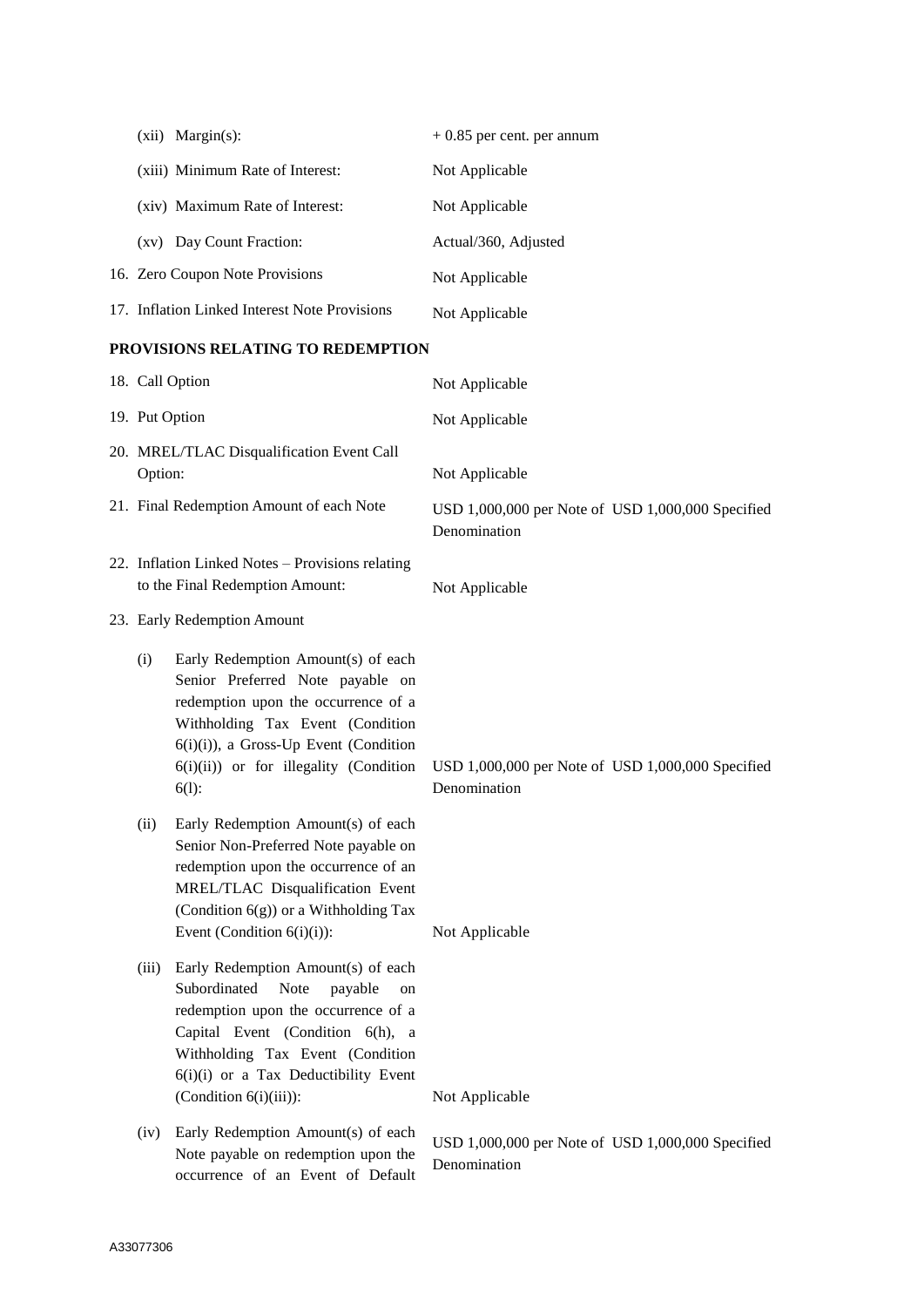(Condition 9):

- (v) Redemption for taxation reasons permitted on days others than Interest Payment Dates (Condition 6(i)): No (vi) Unmatured Coupons to become void
- upon early redemption (Materialised Bearer Notes only) (Condition 7(f)): Not Applicable

# **GENERAL PROVISIONS APPLICABLE TO THE NOTES**

|  | 24. Form of Notes: |                                                                                                                             | <b>Dematerialised Notes</b>                                                                                            |
|--|--------------------|-----------------------------------------------------------------------------------------------------------------------------|------------------------------------------------------------------------------------------------------------------------|
|  | (i)                | Form of Dematerialised Notes:                                                                                               | Bearer form (au porteur)                                                                                               |
|  | (ii)               | <b>Registration Agent:</b>                                                                                                  | Not Applicable                                                                                                         |
|  | (iii)              | Temporary Global Certificate:                                                                                               | Not Applicable                                                                                                         |
|  | (iv)               | Applicable TEFRA exemption:                                                                                                 | Not Applicable                                                                                                         |
|  |                    | 25. Financial Centre(s):                                                                                                    | London and New York                                                                                                    |
|  |                    | 26. Talons for future Coupons or Receipts to be<br>attached to Definitive Notes (and dates on<br>which such Talons mature): | Not Applicable                                                                                                         |
|  |                    | 27. Details relating to Instalment Notes: amount<br>of each instalment, date on which each<br>payment is to be made:        | Not Applicable                                                                                                         |
|  |                    | 28. Redenomination provisions:                                                                                              | Not Applicable                                                                                                         |
|  |                    | 29. Purchase in accordance with Article L.213-1<br>A and D.213-1 A of the French Code<br>monétaire et financier:            | Applicable                                                                                                             |
|  |                    | 30. Consolidation provisions:                                                                                               | Not Applicable                                                                                                         |
|  |                    | 31. Waiver of Set-Off:                                                                                                      | Applicable                                                                                                             |
|  | 32. Masse:         |                                                                                                                             | Contractual Masse shall apply                                                                                          |
|  |                    |                                                                                                                             | Name and address of the Representative:                                                                                |
|  |                    |                                                                                                                             | MCM AVOCAT, Selarl d'avocats interbarreaux inscrite au<br>Barreau de Paris<br>10, rue de Sèze<br>75009 Paris<br>France |

associé

Represented by Maître Antoine Lachenaud, Co-gérant –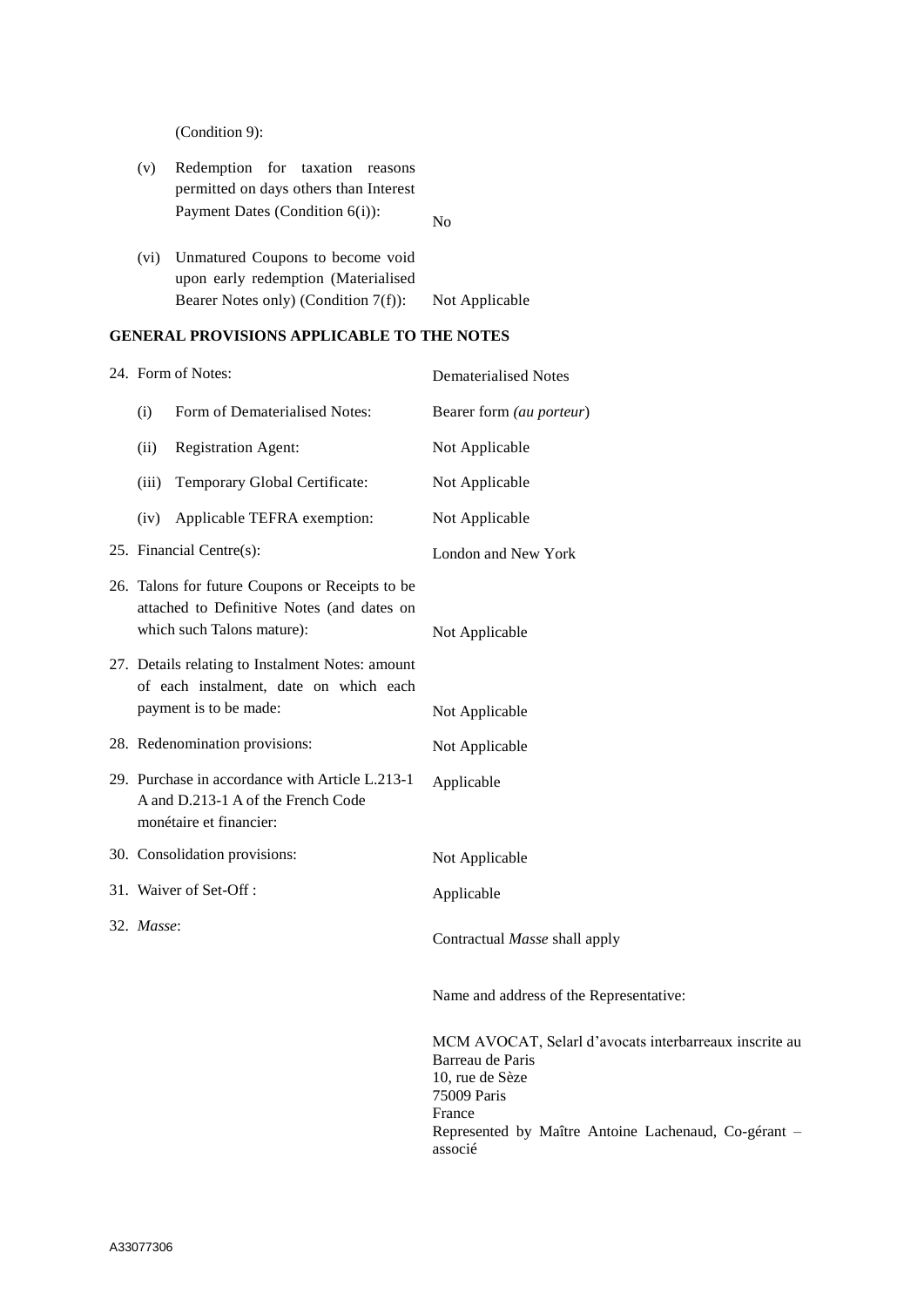Name and address of the alternate Representative: Maître Philippe Maisonneuve Avocat 10, rue de Sèze 75009 Paris France

The Representative will receive a remuneration of Euro 2,000 (excluding VAT) per year.

### **RESPONSIBILITY**

The Issuer accepts responsibility for the information contained in these Final Terms.

Signed on behalf of BPCE

Duly represented by: Jean-Philippe Berthaut, Head of Group Funding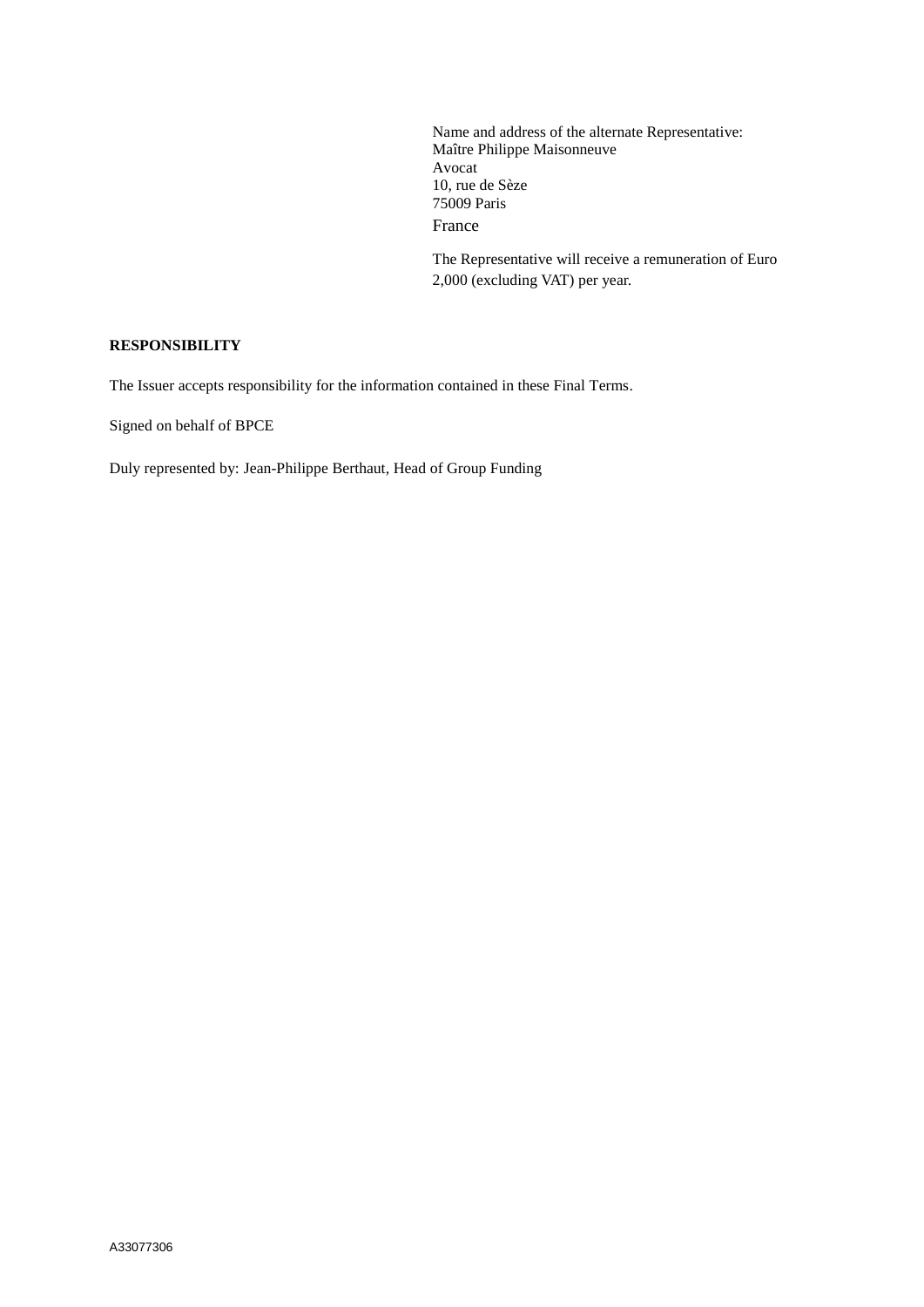#### **PART B – OTHER INFORMATION**

#### **1. LISTING AND ADMISSION TO TRADING**

(i) Listing and Admission to trading: Application has been made by the Issuer (or on its behalf) for the Notes to be listed and admitted to trading on Euronext Paris with effect from the Issue Date.

(ii) Estimate of total expenses related to admission to trading: EUR 3,850

### **2. RATINGS**

Ratings: Not Applicable

### **3. INTERESTS OF NATURAL AND LEGAL PERSONS INVOLVED IN THE ISSUE**

Save as discussed in "Subscription and Sale", so far as the Issuer is aware, no person involved in the offer of the Notes has an interest material to the offer.

### **4. FLOATING RATE NOTES ONLY - HISTORIC INTEREST RATES**

Details of historic LIBOR rates can be obtained from Reuters Screen LIBOR01 page

## **5. OPERATIONAL INFORMATION**

| ISIN:                                                                                                                       | FR0013246675             |
|-----------------------------------------------------------------------------------------------------------------------------|--------------------------|
| Common Code:                                                                                                                | 158630923                |
| Depositaries:                                                                                                               |                          |
| (i) Euroclear France to act as Central<br>Depositary:                                                                       | Yes                      |
| (ii) Common Depositary for Euroclear<br>and Clearstream:                                                                    |                          |
|                                                                                                                             | N <sub>0</sub>           |
| Any clearing system(s) other than Not Applicable<br>Euroclear and Clearstream and the<br>relevant identification number(s): |                          |
| Delivery:                                                                                                                   | Delivery free of payment |
| Names and addresses of additional<br>Paying Agent(s) (if any):                                                              | Not Applicable           |

### **10. DISTRIBUTION**

- (i) Method of distribution: Non-syndicated
- (ii) If syndicated: